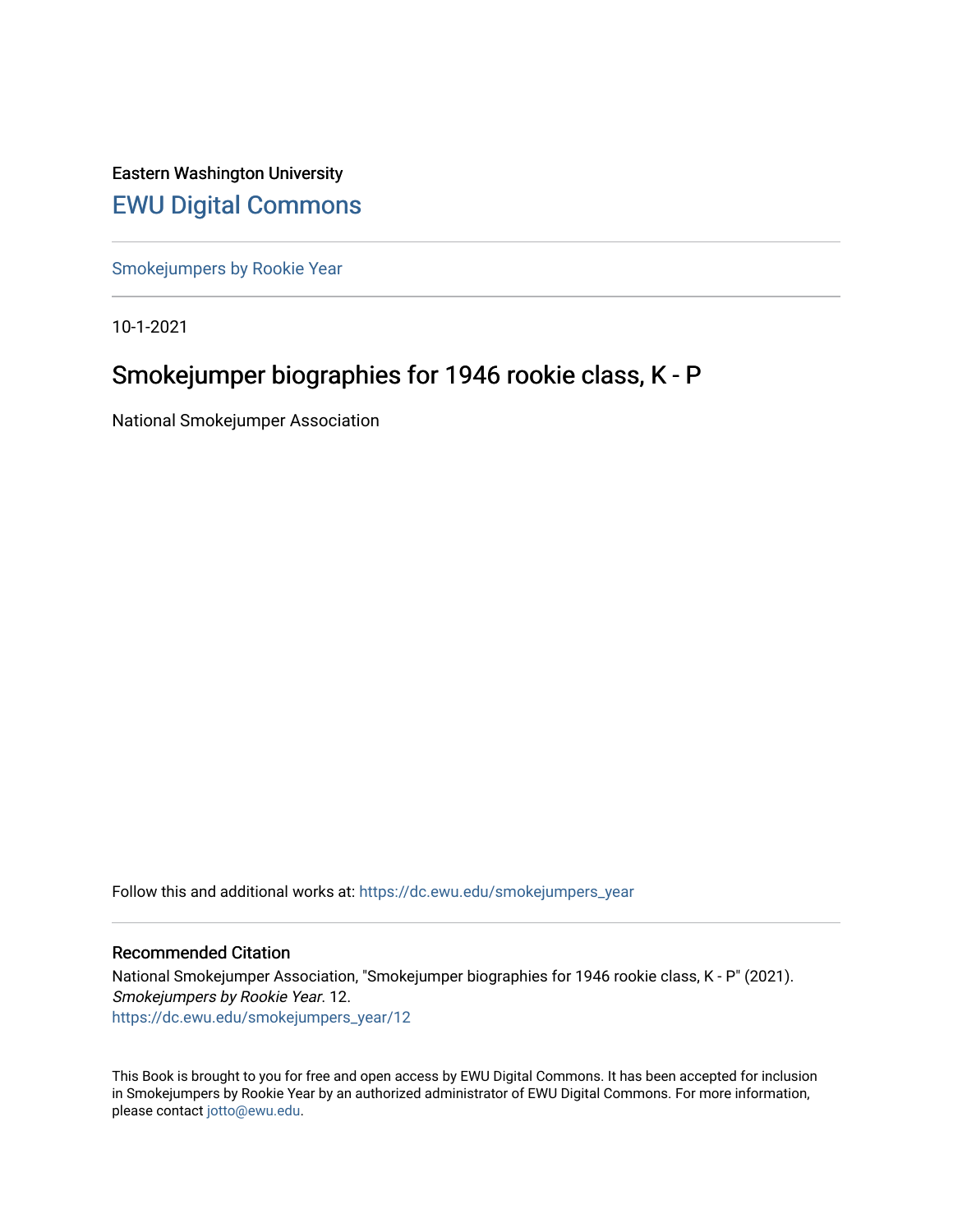### **1946 Smokejumper Rookies**

### **Lee Kahler** (North Cascades '46)

 Lee died October 1, 1984, in Chelan, Washington. He was born November 14, 1914, in Winthrop, Washington. He and worked at Boeing in Seattle until his retirement. He and his wife lived in Chelan after his retirement until his death. Lee was another one of the jumpers who were interviewed by the FBI in the D.B. Cooper case. He jumped at NCSB 1946, 48-49.

### **Walter Forrest "Walt" Kramis** (Missoula '46)

 Walt was born on June 2, 1928, in Missoula, Montana. He died of cancer on October 10, 1990, in his hometown at the age of 62, and was buried there. Walt was a student at the University of Montana in 1948. He is listed as being an Engineer and working in a hardware store and completing four years of college. He jumped at Missoula 1946-47.

### **Herb Krissie** (Cave Junction '46)

 Herb died October 6, 2009, at his home in Medford, Oregon. He was born in Alberta, Canada, and served in the US Army. After getting out of the service Herb jumped at Cave Junction for four seasons through 1949.

### **Leonard Francis Krout** (Missoula '46)

 Leonard died of lung cancer April 17, 1992, in Missoula. He was born August 8, 1926, in Missoula where he graduated from high school. He attended the University of Montana

and rookied in 1946. He retired in 1976 as superintendent of the smokejumper center at Missoula. He jumped at Missoula 1946-48, 51-66, 73-74.

### **Edmund Ladendorff** (Missoula '46)

 Ed, 84, of San Antonio, Texas, died December 1, 2009. During high school Ed worked for the Forest Service on a road construction crew. When WWII came along, he joined the Army Air Corps serving from 1943- 1945. During those two years he was stationed in England and piloted 29 missions in B-17s.

 After returning home, Ed was looking for a summer job and there were openings in the smokejumper program. He had enough of airplanes and turned down the position until his buddy, John Frankovich (MSO-46), talked him into it. Smokejumper money allowed him to go to college in the winter.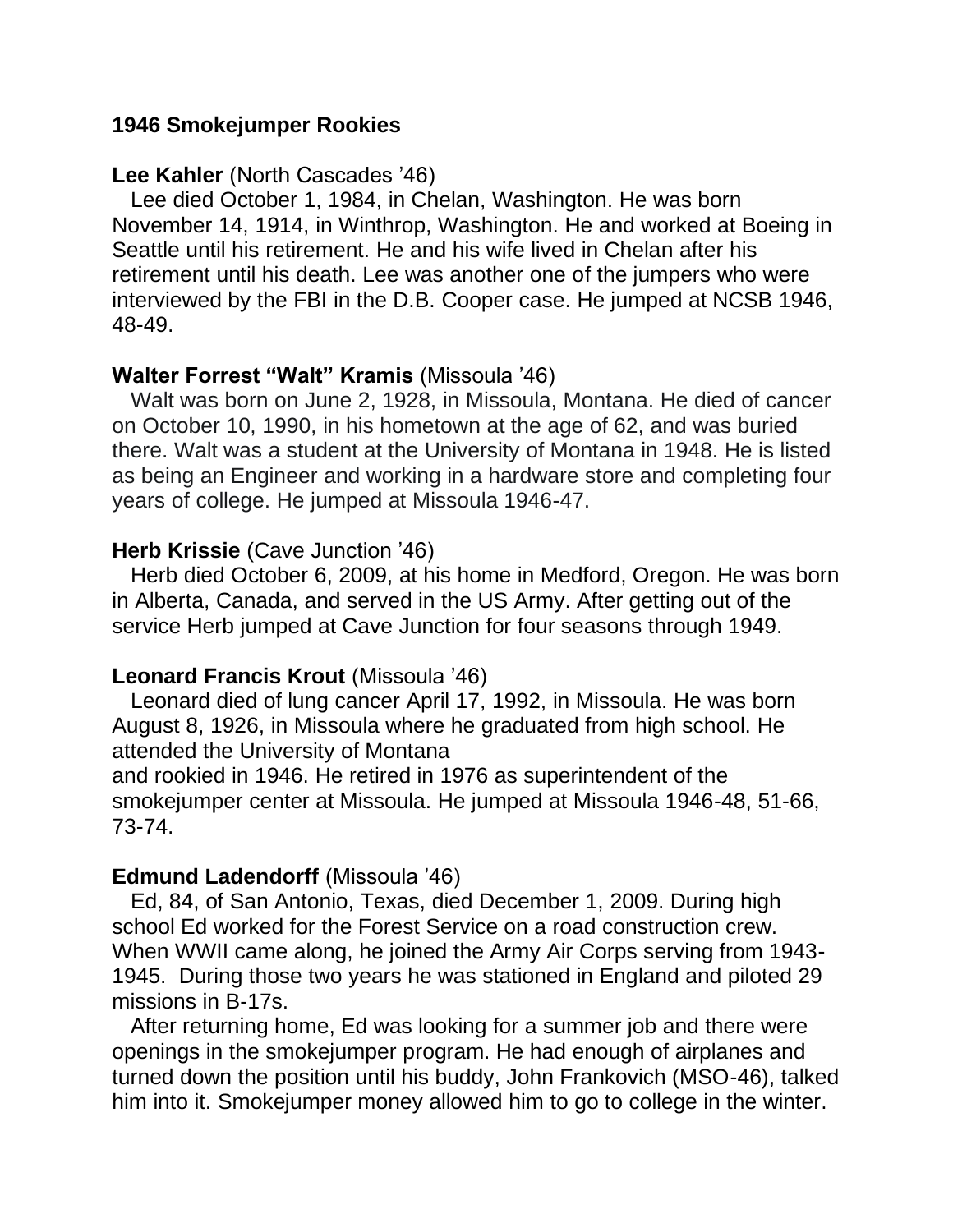He jumped 1946-49 while going to college. Ed received his business degree from the University of Oregon (1949) and later his M.B.A. (1951) from Harvard Business School. Ed retired in 1990 from Thomas J. Lipton (Lipton Tea Co) where he was vice president in charge of the Beverage Division.

 For a short time after that, he taught at New York University and then moved to San Antonio, Texas

### **Wilford C. "Jack" Larson** (North Cascades '46)

 Jack, 95, died September 11, 2020. He was born June 25, 1925, in Ferndale, Washington. At age 17, Jack enlisted in the US Army during WW11 and served as a paratrooper in the 17th Airborne Division. He saw combat in the Battle of the Bulge and Operation Varsity, the jump on the Rhine that remains the largest airborne operation in military history. Jack received the Purple Heart for wounds suffered and was awarded the Bronze Star for gallantry.

 Unable to find work when he returned home, Jack hitchhiked to Winthrop, Washington, where he found work as a smokejumper, working for pioneer smokejumper Francis Lufkin. Jack jumped at NCSB 1946-47. He moved to Bremerton, WA, in 1961 and became self-employed at a land developer.

## **Joseph Elie Lavoie** (Missoula '46)

 Joe, 59, died October 16, 1988, in Missoula, Montana. He was born July 29, 1929. His occupation was listed as Restaurant "Owner/Operator." Yearbooks show him in Missoula Country H.S. in 1948 with further records showing two years of college. He jumped the 1946-47 seasons.

## **Clarence Edwin Lockart** (McCall '46)

 Ed, 54, died June 19, 1979, in Bozeman, Montana. He was born in Idaho December 27, 1924, in McCall, Idaho. He married Joan Harvey in Boise August 22, 1947. His occupation at time of death is listed as "logger" and he was living in Gallatin, Montana. He jumped at McCall during the 1946-47 seasons.

## **Lester Lycklama** (McCall '46)

 Lester was born January 11, 1923, in Harrison, South Dakota. He died July 5, 1946, at age 23 and is buried in Meridian, Idaho. Lester was the second smokejumper (after Malvin Brown Triple Nickle) to die in the line of duty when hit by a falling snag on a fire jumped out of McCall in 1946. He had enlisted in the Army April 1, 1941.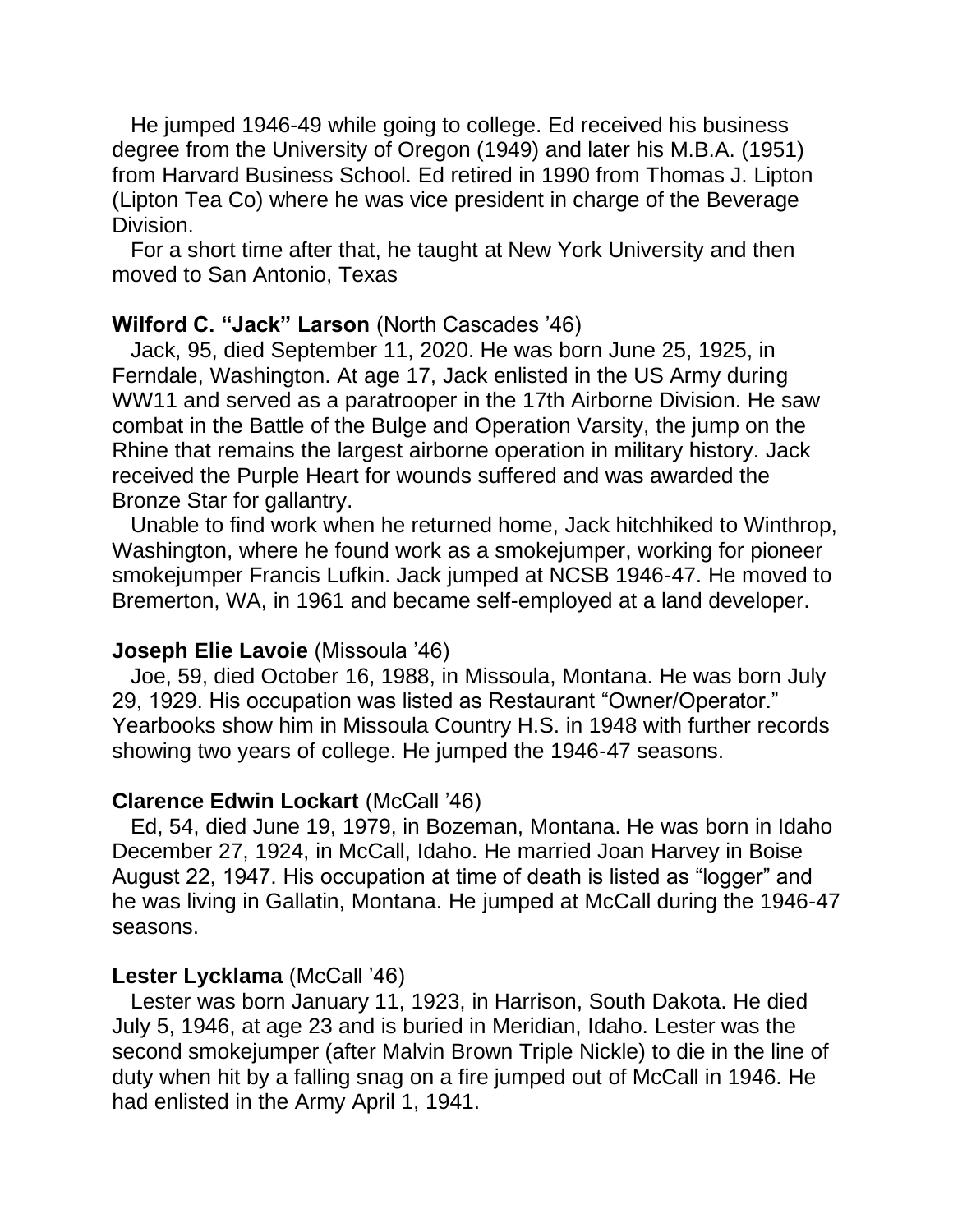### **John Raymond "Jack" Lyman** (Missoula '46)

 Jack was born June 14, 1920, in Baker, Montana, and died June 5, 1996, in Colville, Washington. He served in the Army for two years prior to WWII and was working for the railroad when he enlisted in February 1942 after the start of WWII. Jack was in the  $82<sup>nd</sup>$  Airborne with the rank of 1<sup>st</sup> Sgt.

 Records show him at the University of Montana during 1947-48 where he graduated with a degree in Forestry, and he worked for the Forest Service until retirement in 1975. He was a 31-year resident of Coville and is buried at the Mountain View Park Cemetery in Coville.

 He jumped at Missoula during the 1946 season and had seven training and three fire jumps.

### **Steven E. Maciag (Missoula '46)**

 Steve, 83, died October 15, 2005, in Silver Bow, Montana. He was born January 3, 1922, in West Rutland, Vermont and graduated from high school in 1940. Steve served in the US Army's 517th Airborne Division during WWII as 1st Lt. He was awarded a Purple Heart and retired as a decorated Lt. Col. In the Army Reserve.

 Following his time in the military Steve moved to Montana and joined the smokejumpers during the summers of 1946-48. While in Montana he married and he and his wife moved to Richmond, Virginia, where he earned a B.A. from William and Mary College. They returned to Montana and Steve taught and served with the Job Corps for 30 years, traveling extensively and touching the lives of many until retirement. He is buried at the New Hill Cemetery at Anaconda, Montana.

### **Robert W. "Bob" Manchester** (Missoula '46)

 On Thursday, Oct. 28, 1999, we lost a husband and companion, a father, a good friend, a skier, a soldier. Robert W. Manchester passed quietly surrounded by his family and friends, and the caring staff of the Missoula Hospice House. Bob was born June 21, 1919, on a farm near Preble, N.Y., to Nellie E. Rowland Manchester and Henry L. Manchester. He attended schools at Bromley, Preble, Tully and Syracuse, N.Y., and graduated from Mount Herman Prep School, Massachusetts in 1937.

 After graduating from Mount Herman, Bob moved to Missoula to pursue both a college education and his passion for alpine skiing. He attended the University of Montana one year as a Sigma Phi Epsilon pledge. Bob then became instrumental in organizing ski trains from Missoula, each carrying about 300 people up the Blackfoot. It was only natural during this time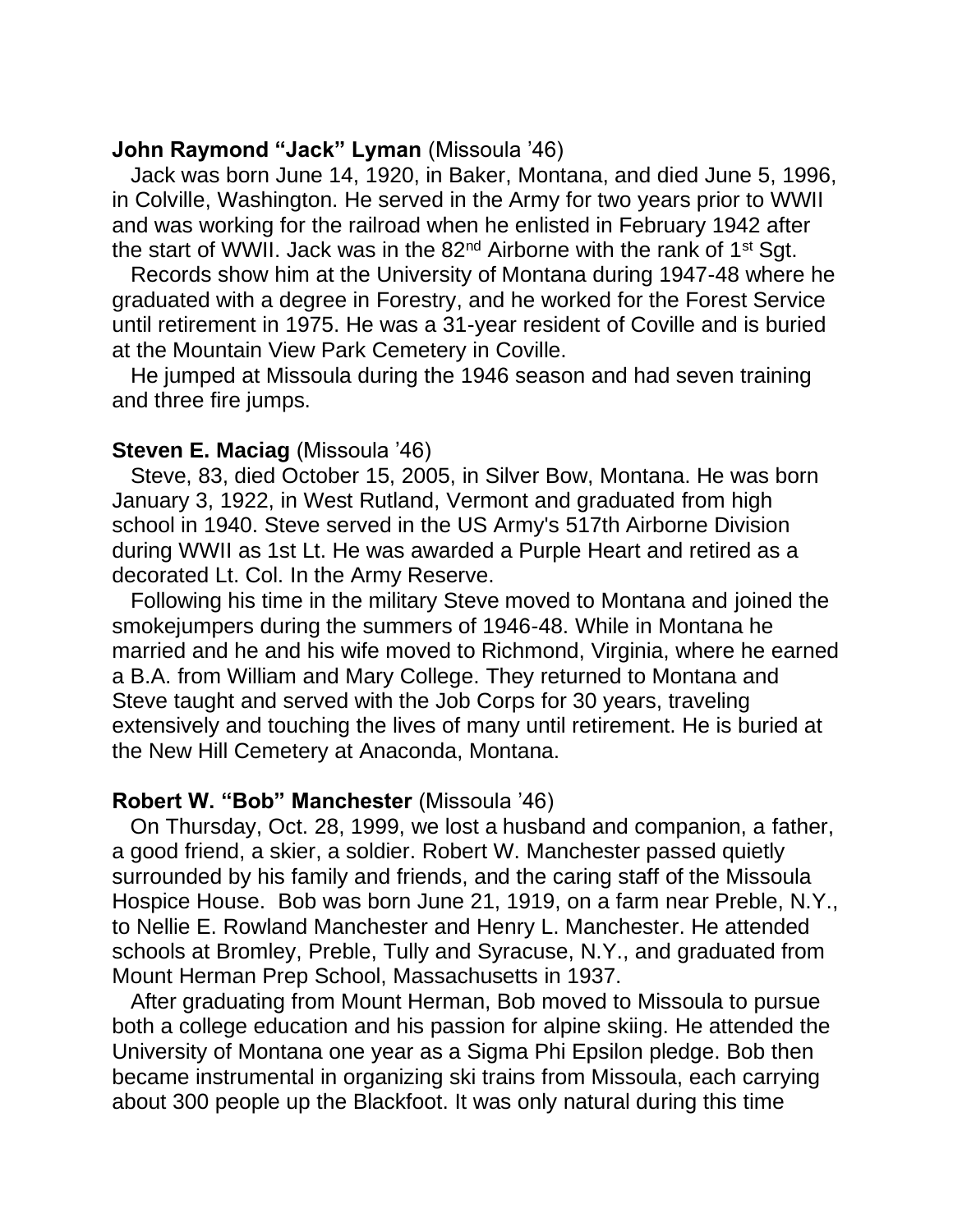(1937-42) that he met Jan Boissevain (owner and operator of the Double Arrow Dude Ranch) and through this friendship started one of Montana's first ski areas at the Double Arrow. He worked there until April 1942.

 Bob enlisted in the Tenth Mountain Infantry, an elite highly trained Army division at the age of 22. In 1942, he was selected for the Columbia Icefield Expedition in Canada and later that year assigned to K Company, 87th Regiment at Camp Hale, Colo. He took part in the amphibious landing in the attack of Kiska in the Aleutian Islands of Alaska in 1943. He was promoted to platoon sergeant during his tour of duty in Italy in 1945 and was awarded the Silver Star, the Bronze Star, and the Purple Heart. Later in 1945, he was selected to accompany the Brazilian Expeditionary Force to Brazil. He was discharged Nov. 2, 1945, with the rank of Technical Sergeant.

 Bob returned to U of M to complete his college education and earned a degree in geology and was a member of the U of M Ski Team. He completed one year of graduate studies at Syracuse University. Bob was a smokejumper with the U.S. Forest Service from 1946-53 and continued with the Forest Service with a career in the minerals and geology branch for the Northern Region and retiring as branch chief in 1980. In 1951, he married Joanne Wold of Alexander, N.D., a teacher in Missoula. They built a home in Target Range area and a second Mountain House at Big Mountain, near Whitefish, where he first skied during Christmas 1937. Their three sons all participated in the ski racing program at Big Mountain. Bob served on the board of directors of the Alpinglow Inn at Big Mountain for the last 10 years.

 After Bob retired from the Forest Service, he devoted much of his time to developing friendships with members of the Confederated Salish and Kootenai Tribes. During his work at the Double Arrow Ranch, he became close friends with several tribal members. Bob captured the spirit of these relationships using photography. His pictures documented the cultural events and life of these people. He willingly shared these pictures and gave encouragement to the younger generation to continue their education. Through sharing his knowledge and compassion, he became known to them as "Grandpa Bob." Bob is survived by his wife, Joanne.

### **Ramon J. "Ray" Mansisidor** (McCall '46)

 Ray, 95, died March 11, 2020. He graduated from Homedale (ID) High School in 1942 and went into the US Army in 1944. Ray trained flight engineers, pilots, and Co-pilots on bombers at Williams Field, Chandler, AZ, until the end of the war.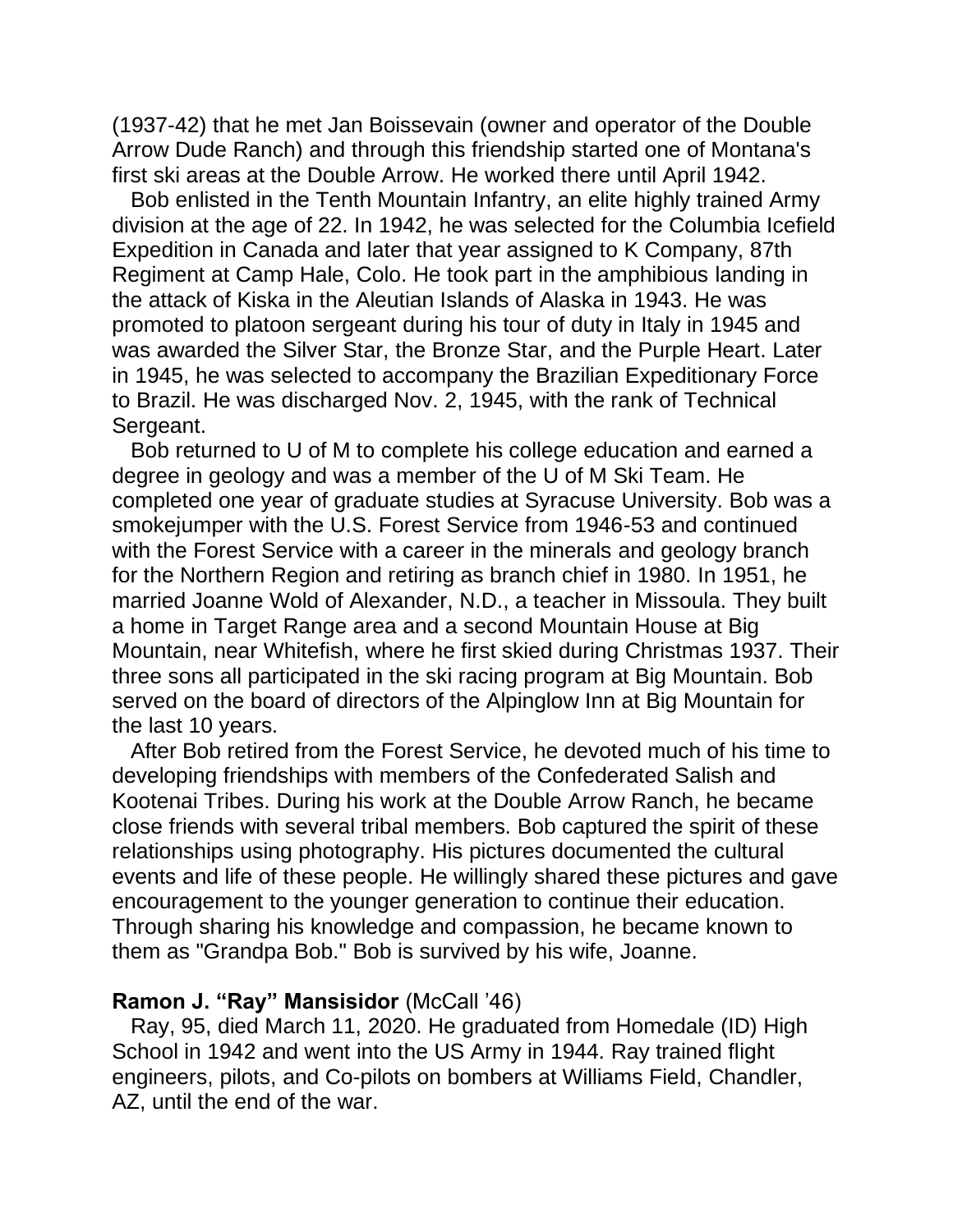Ray went to Washington State for two semesters before returning to McCall where he jumped the 1946-47 seasons. In 1956 he came back to Homedale to help on the family farm where he has been since that time. Ray was an accomplished pilot and was instrumental in the creation and development of the Homedale Municipal Airport.

 In 2020, in recognition of 60 years of service, the Owyhee Co. Soil and Water District renamed their "Conservationist of the Year" award the "Ray Mansisidor Conservationist of the Year" award.

#### **Cliff Marshall** (Cave Junction '46)

 Cliff died in 1994, date unknown. In 1946 Cliff, who was the first jumper to report for duty at Cave Junction, was a Master Sergeant in the Paratroopers. He was active in combat jumps over Normandy and Holland. Cliff was also assigned to ground action in the Battle of the Bulge. The 1946 crew at Cave Junction were all veterans of WWII with most of them having been paratroopers.

 In 1947 Cliff became the foreman in charge of the base. From WWII Marine Dick Courson (CJ-46): "Cliff Marshall left CJ in July of 1953. He went to the Parachute Development Center in El Centro, CA. I did find out he was working on the reentry systems for our space program and that he was instrumental in parachute reentry form outer space."

 From research done by Fred Cooper (NCSB-62): "Information from The Redlands Daily Facts in Redlands, CA for May 1960. Cliff was the Chief Engineer for the 6511 Parachute Test Group in El Centro, CA. They set a record dropping a 35,000-pound bundle of cargo from a C-130 plane. (The old record was 31,000 pounds by the Royal Air Force.) The drop used six-100-foot chutes and was made from 5,000 feet. This must have been associated with his testing for the space shuttle reentry program. The first suborbital launch was in May 1961, one year after the test in the news article."

#### **Joe M. "Pipas" Martinez** (Missoula '46)

 Joe, 90, died December 23, 2014, in New Mexico. He was born May 16, 1924, in Albuquerque, N.M. Joe was sent overseas to fight in the Pacific against the Japanese in World War II with the Air National Guard. After completing 29 successful bombings without injury, he earned the Distinguished Flying Medal, went to the University of Montana to complete his undergraduate studies.

 Joe returned to his native New Mexico to Santa Fe in early 1952 and started teaching Science and Biology at the Española Municipal Schools in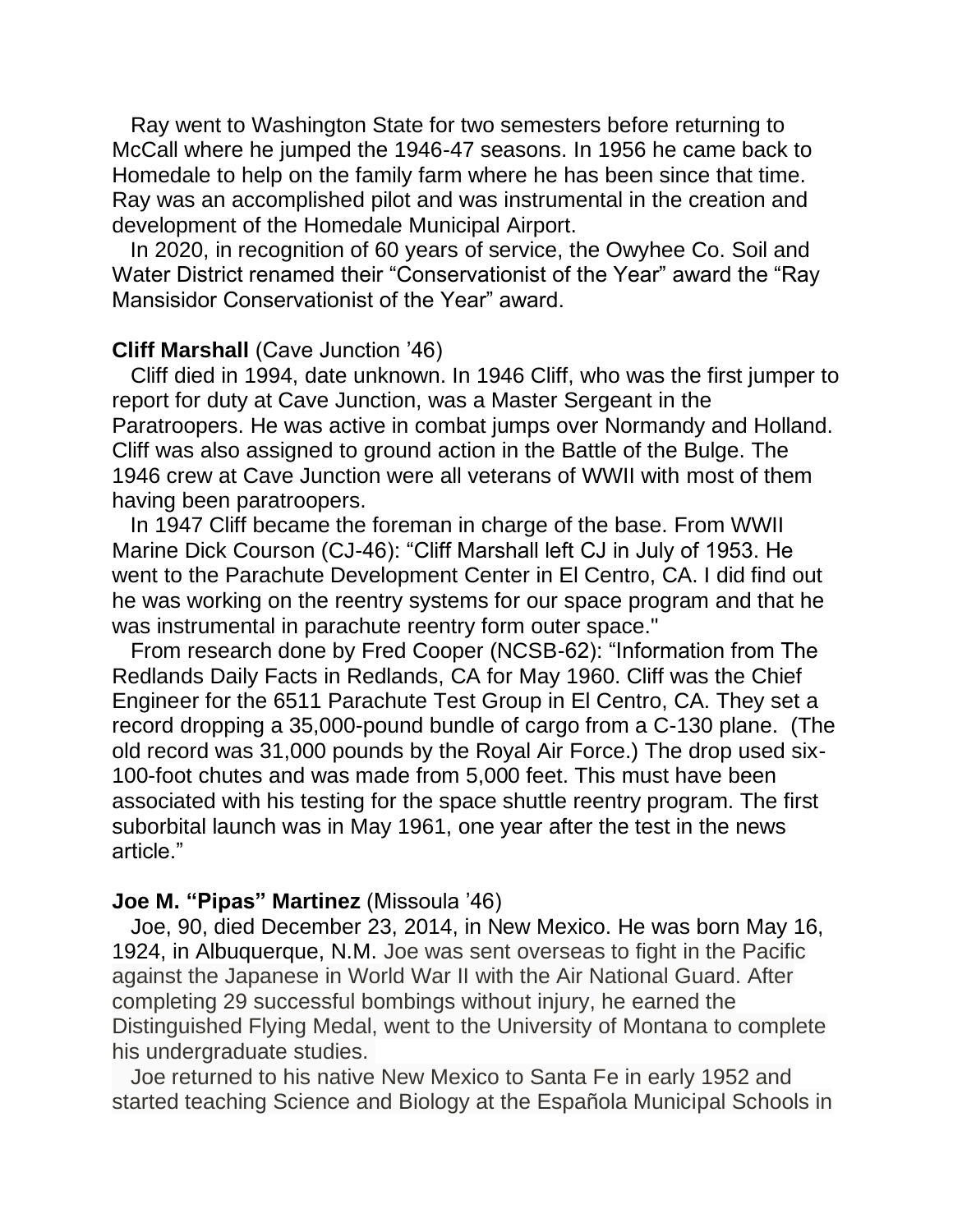1953, was promoted to Principal in 1966 and stayed until he retired in 1983. Joe was recognized by Mayor Larry A. Delgado with a certificate proclaiming May 16, 2004, to be Joe "Pipas" Martinez Day in Santa Fe for his undying commitment to the Santa Fe Senior Citizens Program for over 20 years. He jumped at Missoula during the 1946 season making seven practice jumps and one fire jump on July 29, 1946, breaking his ankle and ending his smokejumping career.

### **Richard Thomas Moore** (Missoula '46)

 Richard was born November 4, 1924, in Spokane, Washington. He married Louise Meadows in Missoula in June of 1946. Richard married Evelyn King in June of 1991 and has lived in Seattle, Washington. Some records mention USAF retired and working at a Seattle newspaper, but this has not been verified. Can't find any date of death as of January 2021.

 He jumped at Missoula during the 1946 season and had seven practice and four fire jumps.

### **Robert Sterling Morgan** (Missoula '46)

 Bob, 66, died October 15, 1988, in Helena, Montana. He was born August 27, 1922, in Choteau, Montana. Bob died one day after retiring from the USFS. He had been Forest Supervisor for both the Helena and Bitterroot N.F. He jumped at Missoula 1946-48.

## **William A. "Bill" Morin** (Missoula '46)

 Bill, 82, died February 21, 2011, in Butte, Montana. He was born March 21, 1928, in Missoula, and attended St. Joseph's Boarding School and St. Anthony's Grade School. He graduated from Missoula County High School in 1947

 He attended the University of Montana in his native Missoula, after jumping there in 1946-48. Bill started his work in fire safety as a lookout when he was 15 years old. He hiked to Mann Gulch on a guided tour for the 50th anniversary of the 1949 disaster that killed 13 firefighters, including several of his friends. Bill had a career in sales for more than 50 years, retiring at 70.

## **Orvel C. Morris** (North Cascades '46)

 Orvel, 68, died November 27, 1991, in Omak, Washington. He was born May 14, 1923, in Tacoma. Orvel graduated from Okanogan H.S. in 1940 and entered the Navy during WWII. After the war, he jumped at North Cascades 1946-50 before re-enlisting in 1950 and serving until 1966. After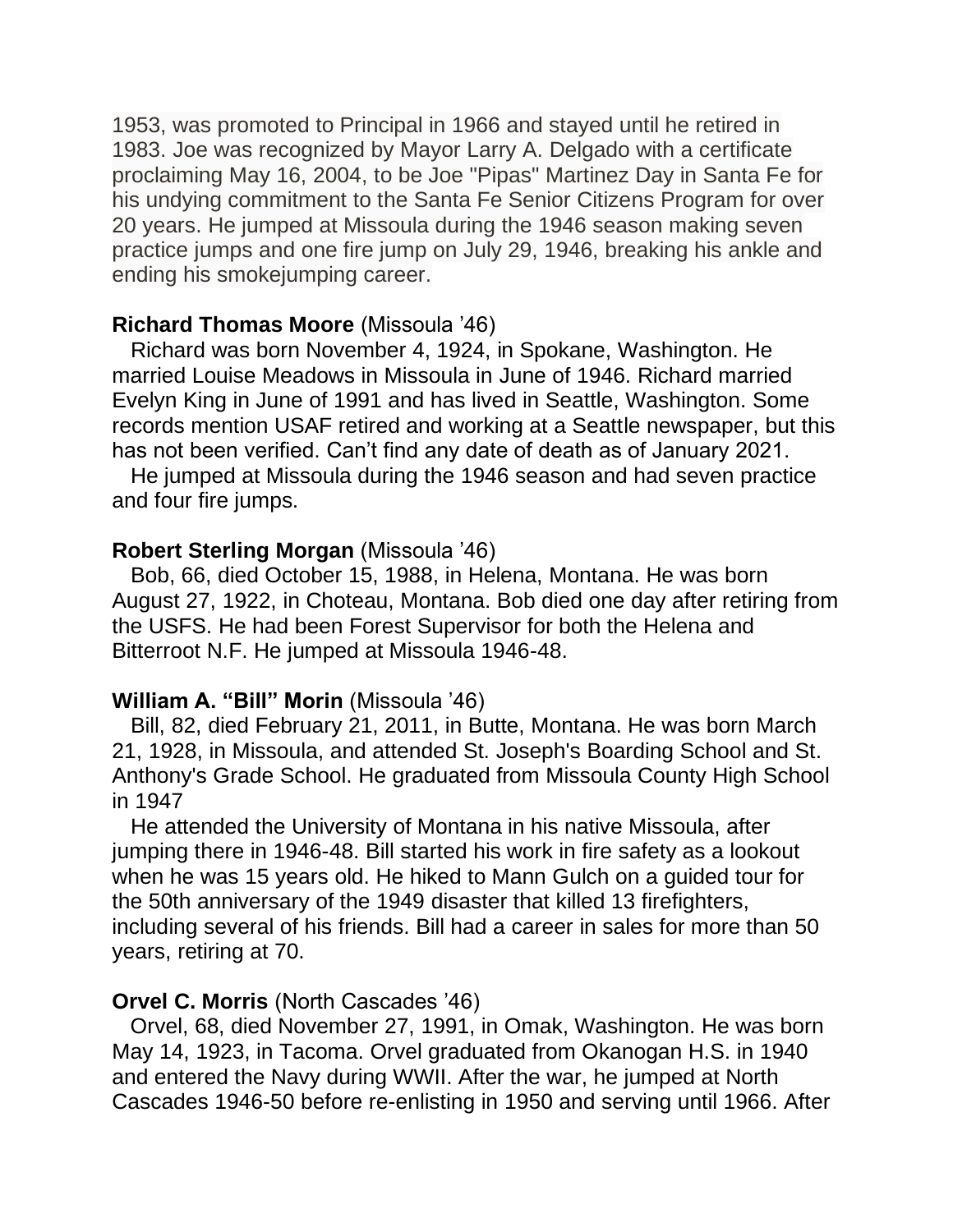his retirement from the Navy, he was a fire patrol pilot and co-pilot for fireretardant aircraft.

### **Charles Joseph "Charley Joe" Muehlethaler** (Missoula '46)

 Charles, 92, died August 31, 2014, in Green Bay, Wisconsin. He was born July 26, 1922, in Gettysburg, South Dakota, and grew up near Rathdrum, Idaho, where he graduated from high school. Charles served in the Navy during WWII and was discharged in 1946.

 He graduated from the University of Idaho with a degree in Forestry. While there he joined the ROTC to earn a little extra money. His service in the ROTC also earned him a tour with the U.S. Air Force in Korea as a Lieutenant and Navigator of a Lockheed F94B Interceptor. He came home after 47 missions across the DMZ.

 Charles had several civilian jobs including working for MacDonald Douglas, Idaho Forestry Department, Diamond Match, and Weyerhaeuser where he retired from after 35 years. He jumped at Missoula during the 1946-47, 1949 seasons and got 11 practice and 12 fire jumps.

### **Andrew Glen "Ace" Nielsen** (McCall '46)

 "Ace," 96, died May 22, 2019. He was born December 27, 1922, in Kuna, Iowa. Glen attended Boise Jr. College where he played shortstop on the baseball team. Ace later graduated from Idaho State. He was a Naval aviator during WWII, and you can see his display at the Nampa, Idaho, Warhawk Air Museum.

 Ace was involved in the Idaho Dairy Association and was President of the Meridian Dairy Days. He was a regular attender at the local smokejumper gatherings. Ace jumped at McCall 1946-48.

### **Daniel James O'Rourke Jr.** (Cave Junction '46)

 Dan, 89, died December 31, 2014, in St. Ignatius, Montana. He was born February 26, 1925, in Charleroi, Pennsylvania. He married Alora F. Craine in 1946 in Santa Barbara, California. Dan entered the Marine Corps in 1942 and was discharged in 1945. He was among the 25 all-military veteran crew to jump at Cave Junction in 1946. Dan's occupation was listed as "Forest Ranger" which might indicate a career with the USFS.

 Dan jumped at CJ in 1946 and Missoula 1951-52. He had 11 training and 12 fire jumps.

## **Clayton Ogle** (Missoula '46)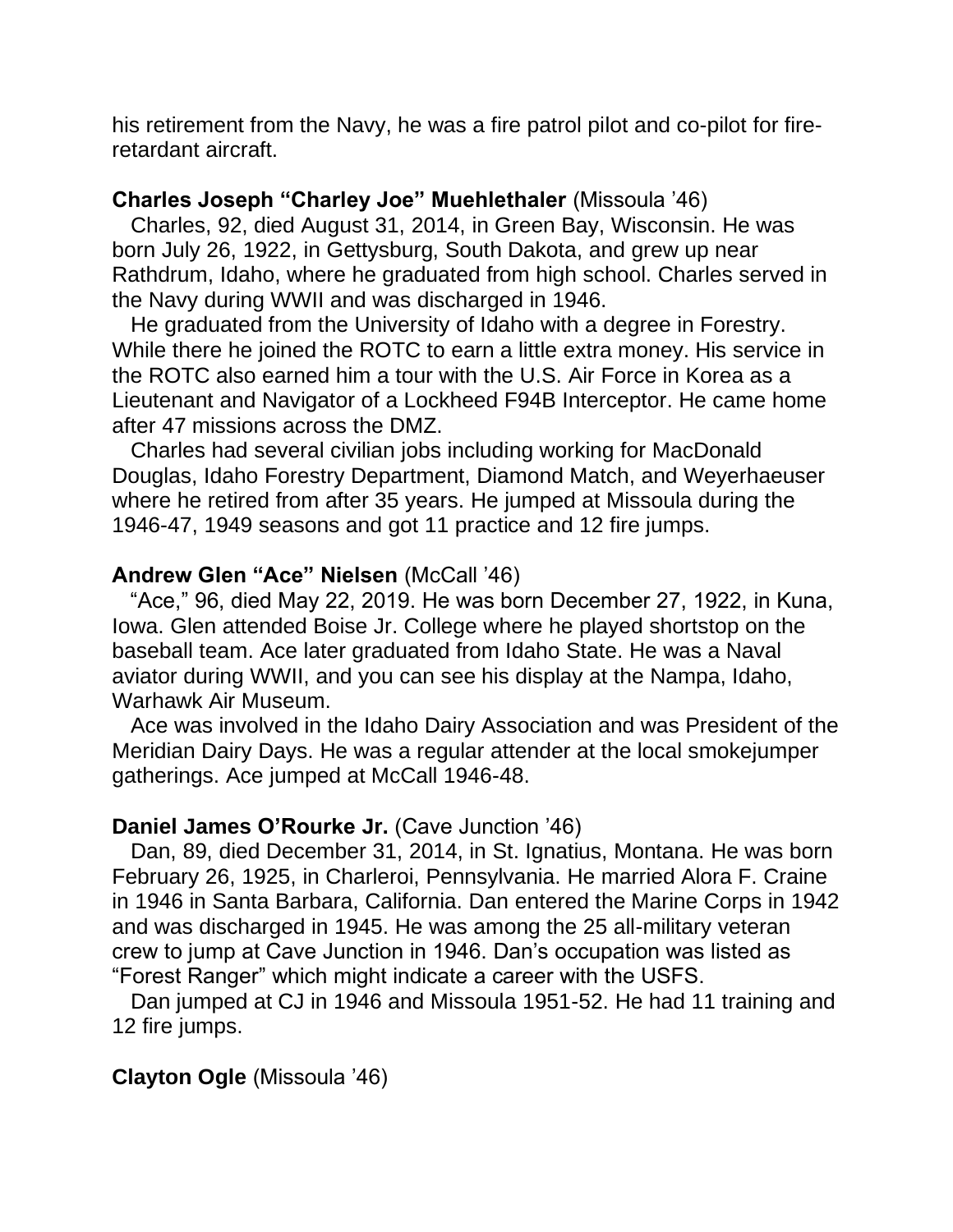Clayton Ogle died in Helena, Montana, July 27, 2001, of a heart attack. Clayt was born Nov. 11, 1924, in Butte. In 1933 he moved with his family to Helena where he completed high school in 1943, then enlisted in the Army Air Corps. He completed 25 combat missions as a B-17 ball turret gunner, helping destroy oil refineries and transportation targets in Nazi Germany. He was decorated with the Purple Heart, three Air Medals and five campaign stars and his 301st Bomb Group received two Presidential Citations.

 Following his discharge in 1945, Clayt enrolled at the University of Montana School of Forestry. In 1946 and 1947, he completed 18 jumps as a smokejumper on fires in Montana and northern Idaho. Clayt received a BS in forestry from UM in 1949 and later did graduate studies at Montana State University, UM, the University of Oklahoma, and Utah State University. He worked 34 years for the U.S. Soil Conservation Service.

 Following assignments at Townsend, Helena, Glasgow and Lewistown, Montana, he supervised the plant and biological science programs for the agency statewide from in Bozeman. He retired after seven years as chief of operations and management for Montana's 60 Soil Conservation Service field offices.

#### **Danny On** (Cave Junction '46)

 Danny, a Forest Service silviculturist, died at the age of 55 in a skiing accident on The Big Mountain ski slopes January 21, 1979. He was a survivor of the 101st Airborne unit that fought in Europe during WWII, where he was wounded. Returning from WWII, Danny enrolled at the University of Montana to earn a master's degree in Forestry. Among his Forestry schoolmates and friends in Missoula, Danny was better known for his "break-away" and "long delay" parachute jumps, and love for hunting and photography.

 As a Forest Service employee, Danny became widely known as a nature photographer, conservationist, and avid skier on Montana's Big Mountain ski slopes. Being revered by many, a Danny On Memorial National Recreation Trail was created in Whitefish, Montana, on the Tally Lake Ranger District of the Flathead National Forest. It is said to be by far the most popular trail on the forest with approximately 15,000 people hiking the trail each year. Danny jumped at Cave Junction 1946-47 and 1952-53.

### **John Jennings "Jack" Osborne Jr.** (Missoula '46)

 Jack was born August 3, 1925, in Missoula, Montana. Research indicates currently (12/20), he is living in Kalispell, Montana, and is 95 years old. His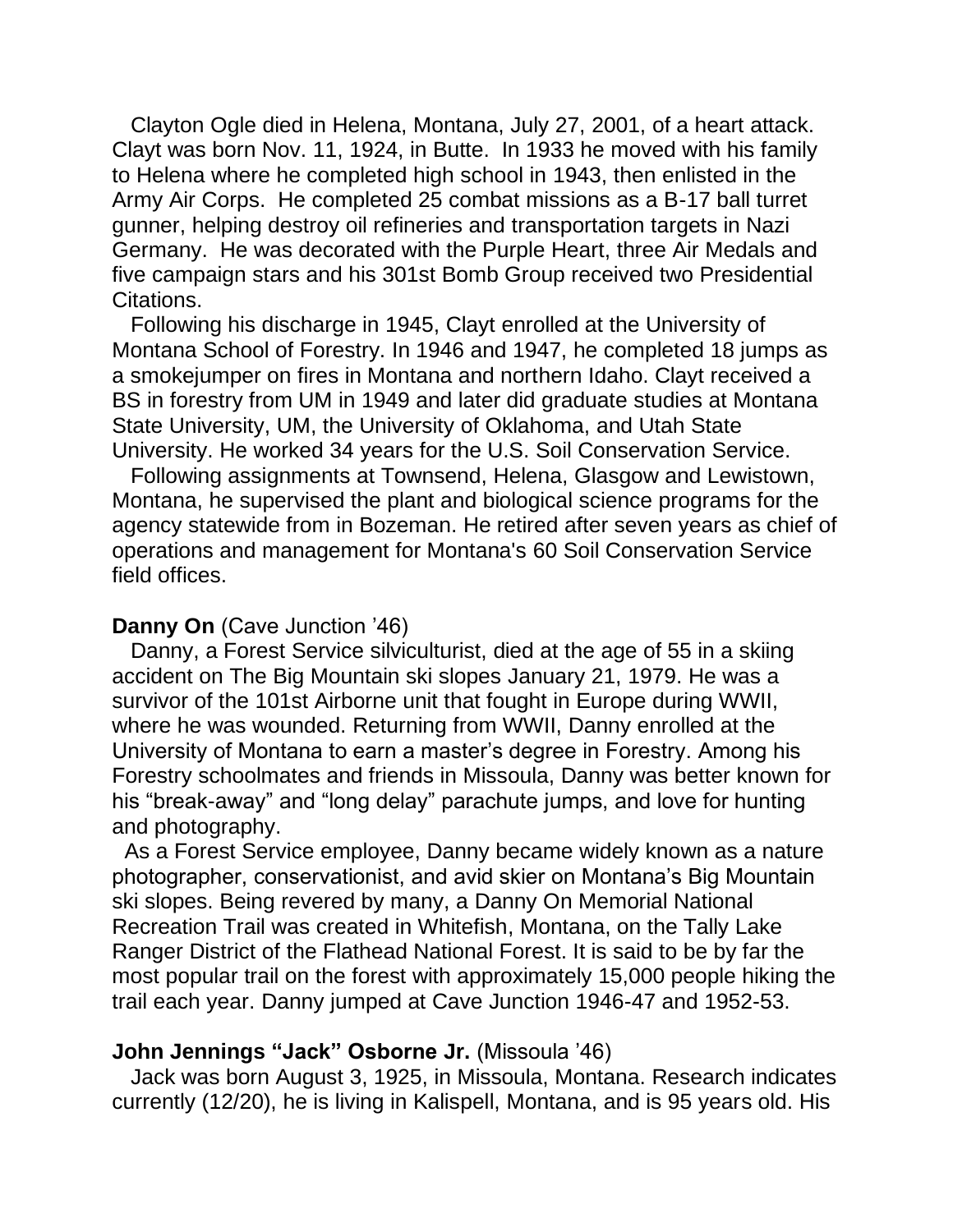occupation was listed as "Accountant." He married Marion Badgley in 1947 in Stevensville, MT. Jack jumped the 1946-47 seasons and had 9 practice and 9 fire jumps.

### **Otto H. Ost** (Missoula '46)

No definite connection to smokejumping. Time and date fit.

 Otto Henry Ost was born on July 17, 1922, in Beulah, North Dakota. He married Barbara Ann Jerrow on September 15, 1951, in Kalispell, Montana. They had two children during their marriage. He died on September 18, 1992, at the age of 70. He jumped at Missoula 1946-50.

### **Richard "Dick" Peltier** (Missoula '46)

 Dick, 85, died March 30, 2010, in Kalispell, Montana. He attended Lincoln County High School in Eureka, Montana, quitting at 17 to join the Army. Dick, like many of his generation, started work with the Forest Service at an early age and did some firefighting on the Kootenai NF in 1941 before WWII where he served with the 11th Airborne in the South Pacific. He was a part of the peace treaty ceremony between the U.S. and Japan in 1945.

 Dick jumped three seasons (46-48) and was married in 1949. He then worked at a variety of jobs ranging from ranching, packer, aerial observer, and ski lift operator. He lived in Libby, Montana, for 33 years and worked in the woods as a faller and dozer operator.

#### **Robert William Petty** (Missoula '46)

 Bob passed away in Spokane, Washington, on June 20, 2013. He was born on September 11, 1921, in Buffalo Gap, South Dakota. He was raised in Hot Springs, SD and graduated Hot Springs High School in 1939.

 Bob went on to serve in WWII in the Army Air Corps. While serving on the USAAF 96th Bomb Squadron, he was awarded the Distinguished Flying Cross.

 After the war, Bob would graduate the University of Montana with a degree in Journalism. He became the editor for several newspapers in Montana and Washington. He jumped at Missoula 1946-48 and had eleven practice and 6 fire jumps.

#### **Clem LeRoy Pope** (Cave Junction '46)

 Clem died October 10, 2014, in Hood River, Oregon. He was a WWII paratrooper and the second known smokejumper to serve with the OSS in China.